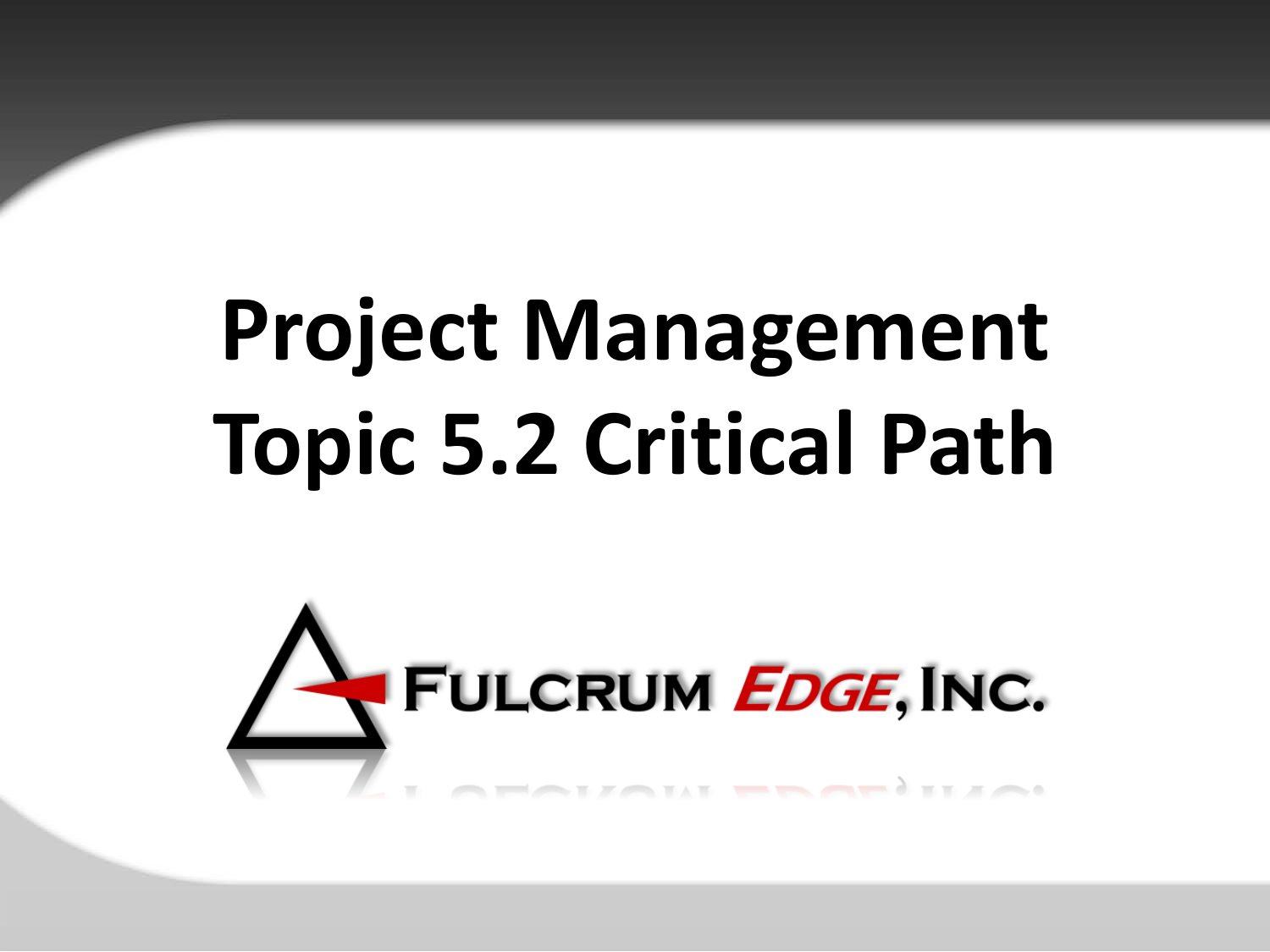# **Critical Path**

- Schedule analysis technique
- Does not consider resource limitations
- Assumes all activities start as early as possible
- Longest path in the network
- Critical path establishes project completion date

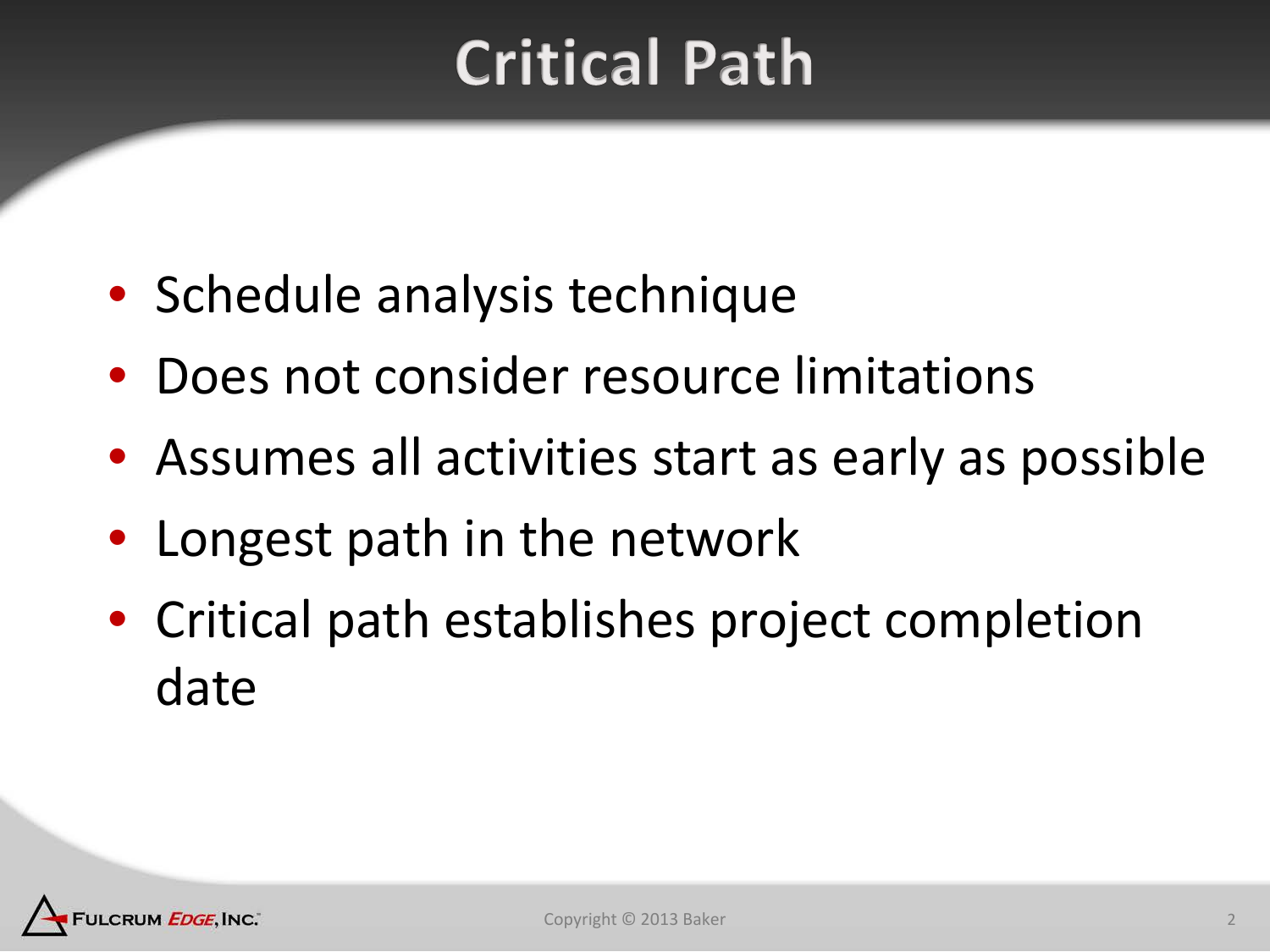# **Earliest Start/Finish Times**

- Earliest start (ES): earliest an activity can begin
- Earliest finish (EF): earliest an activity can finish
- EF = ES + Duration Estimate
- ES for an activity must be the same as or later than the latest of all the EF times leading directly into the activity
- **Forward** Pass: use **largest** EF leading into the activity

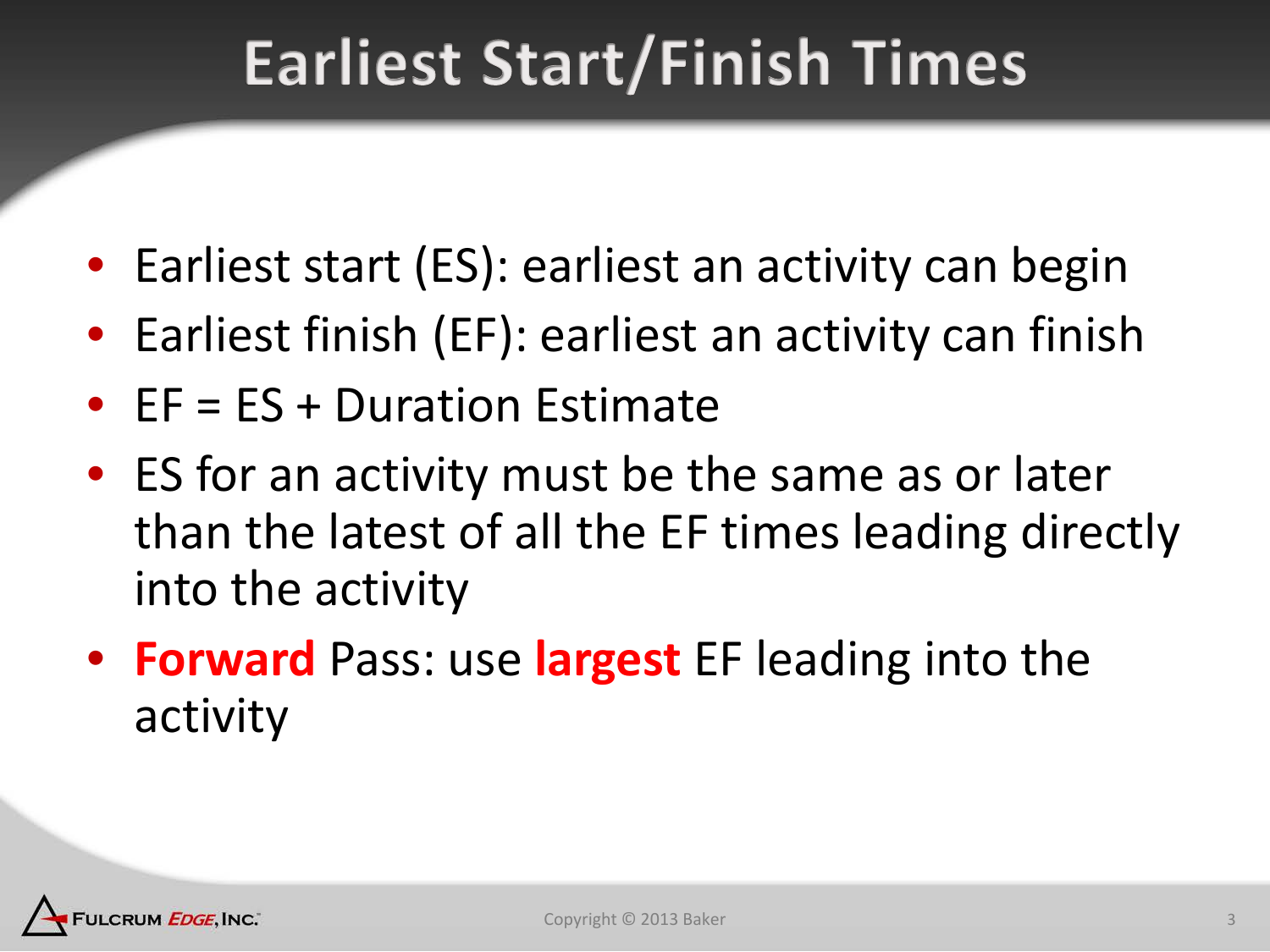# Latest Start/Finish Times

- Latest start (LS): latest an activity can start without changing project completion time
- Latest finish (LF): latest an activity can finish without changing project completion time
- LS = LF Duration Estimate
- LF for an activity must be the same as or earlier than the earliest LS emerging directly from that activity
- **Reverse** Pass: use **smallest** LS emerging from the activity

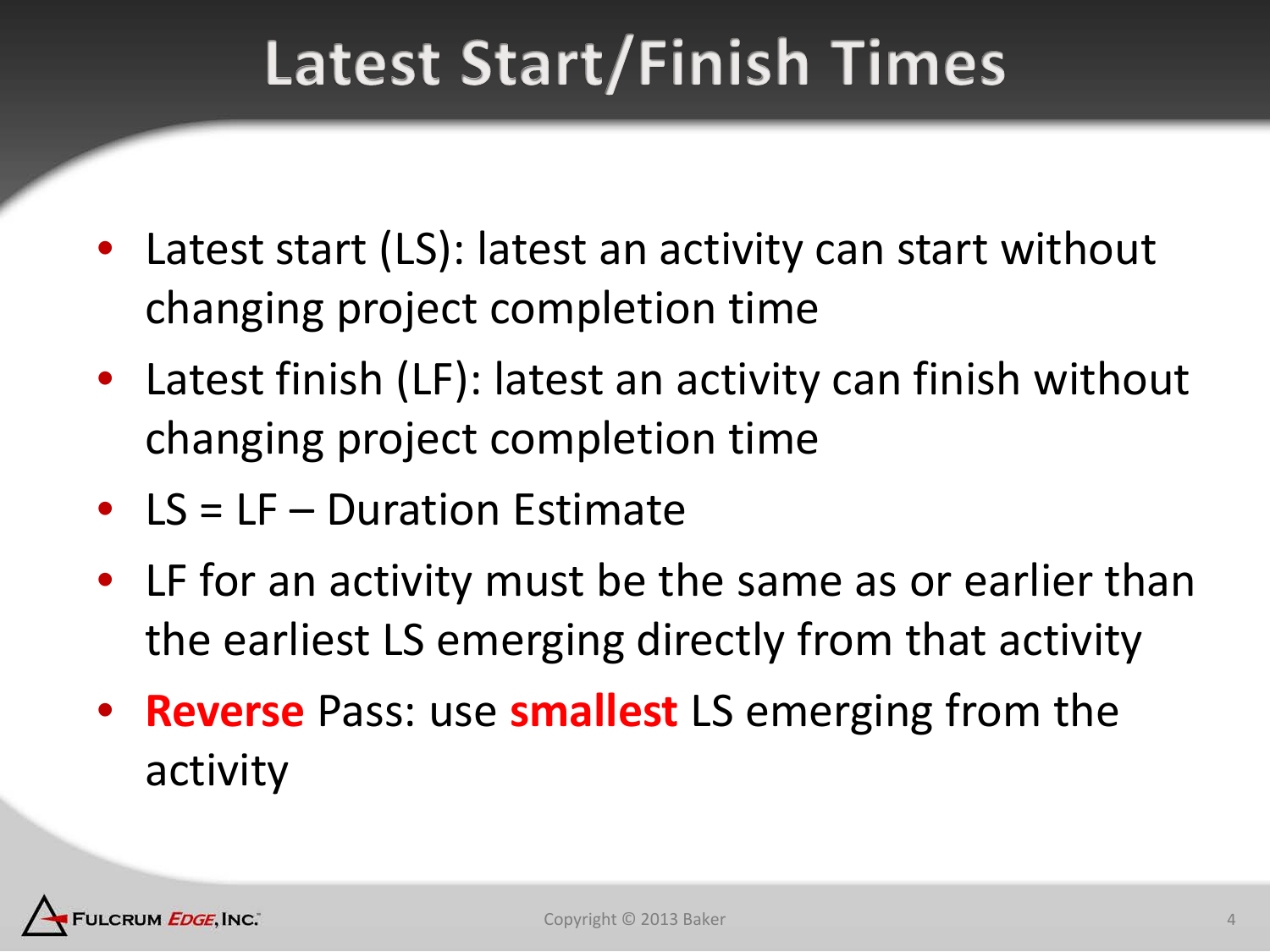# **Activity Slack or Float**

- Slack or float of a particular activity
	- Activity Slack = LF EF or
	- Activity Slack = LS ES
- Activities that make up the critical path have the least slack
- All activities with this value are on the critical path

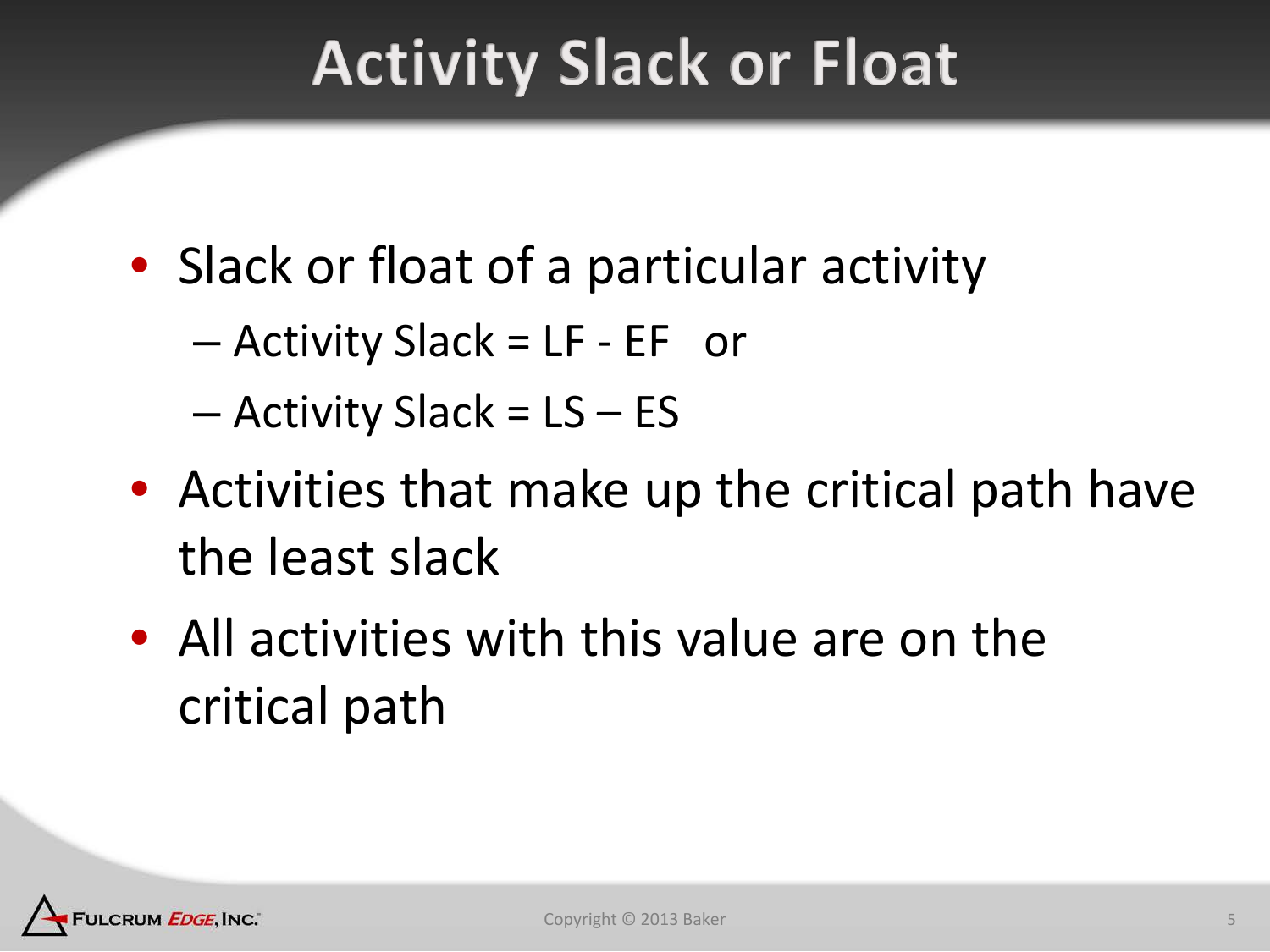# **Critical Path Process**

- Make forward pass to compute ES & EF
	- Add using largest number
- Make reverse pass to compute LS & LF
	- Subtract using smallest number
- Compute float
	- Start or finish differences (LS-ES or LF-EF)
- Least float activities are the critical path

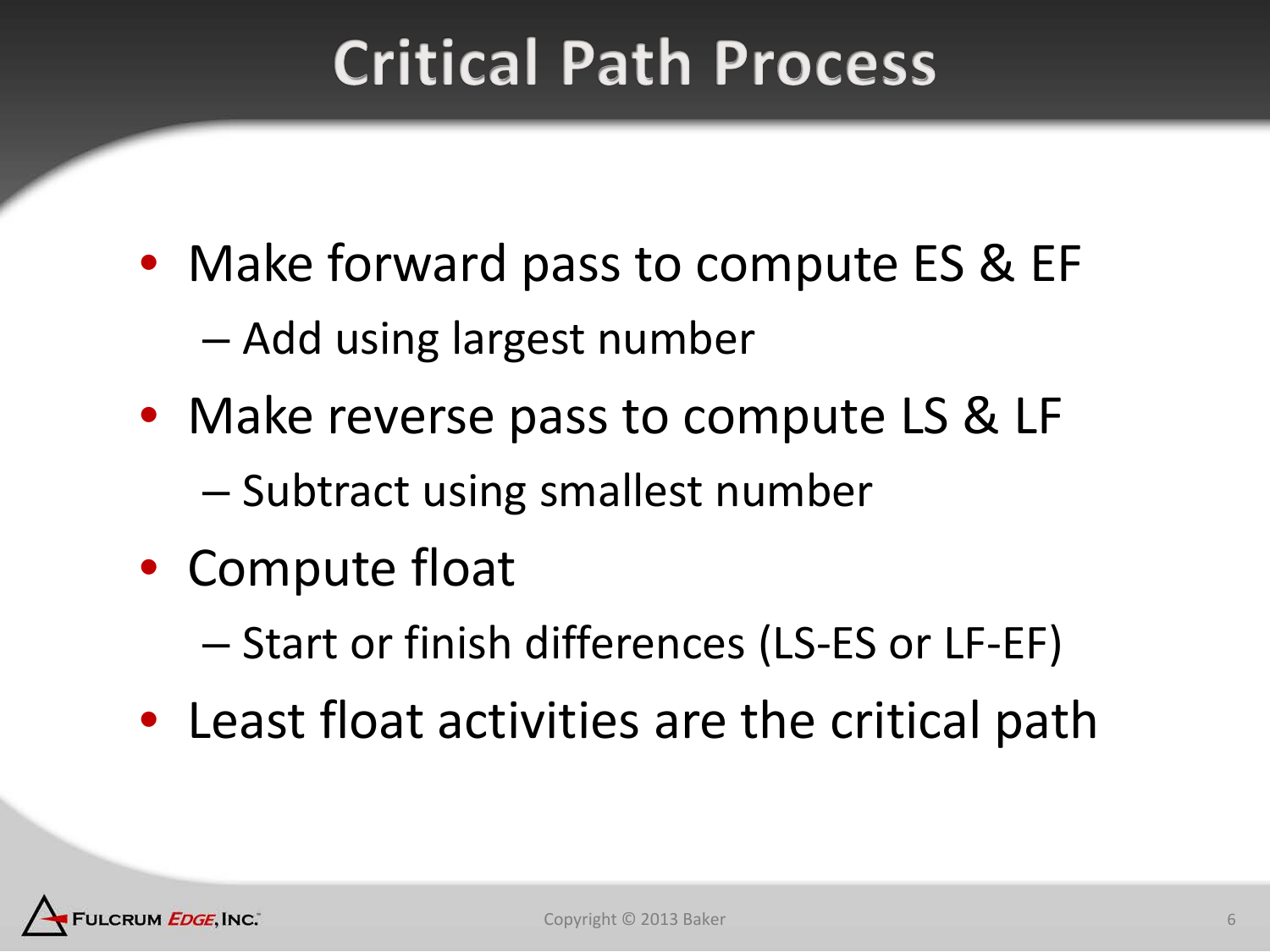### **Critical Path Be Aware**

- You can have more than one critical path (multiple paths with zero or least float)
- Total negative float occurs when project duration is shorter than the schedule
- Total positive float occurs when project duration is longer than the schedule

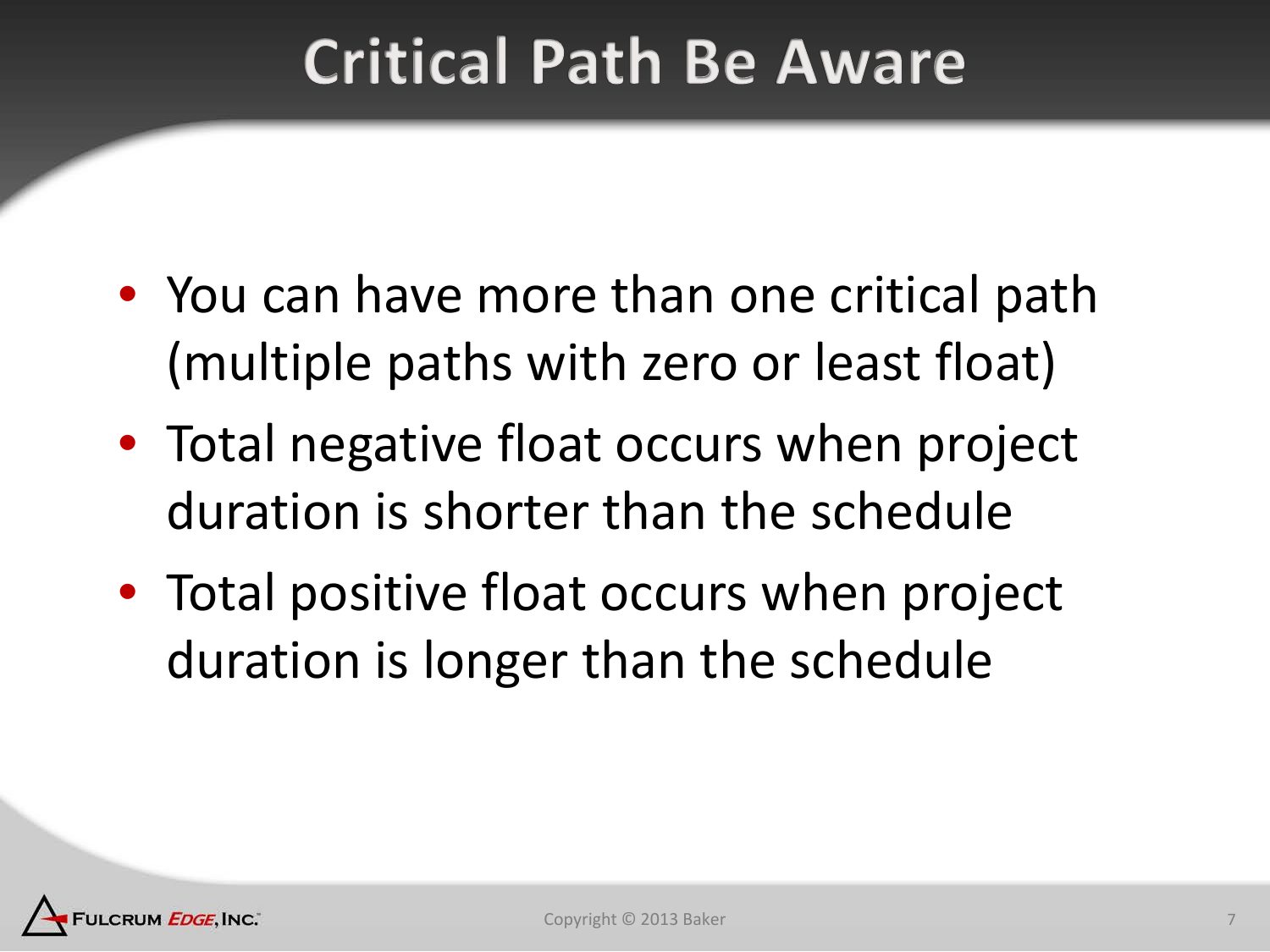

Learn by Doing Project Management Pages 111-112



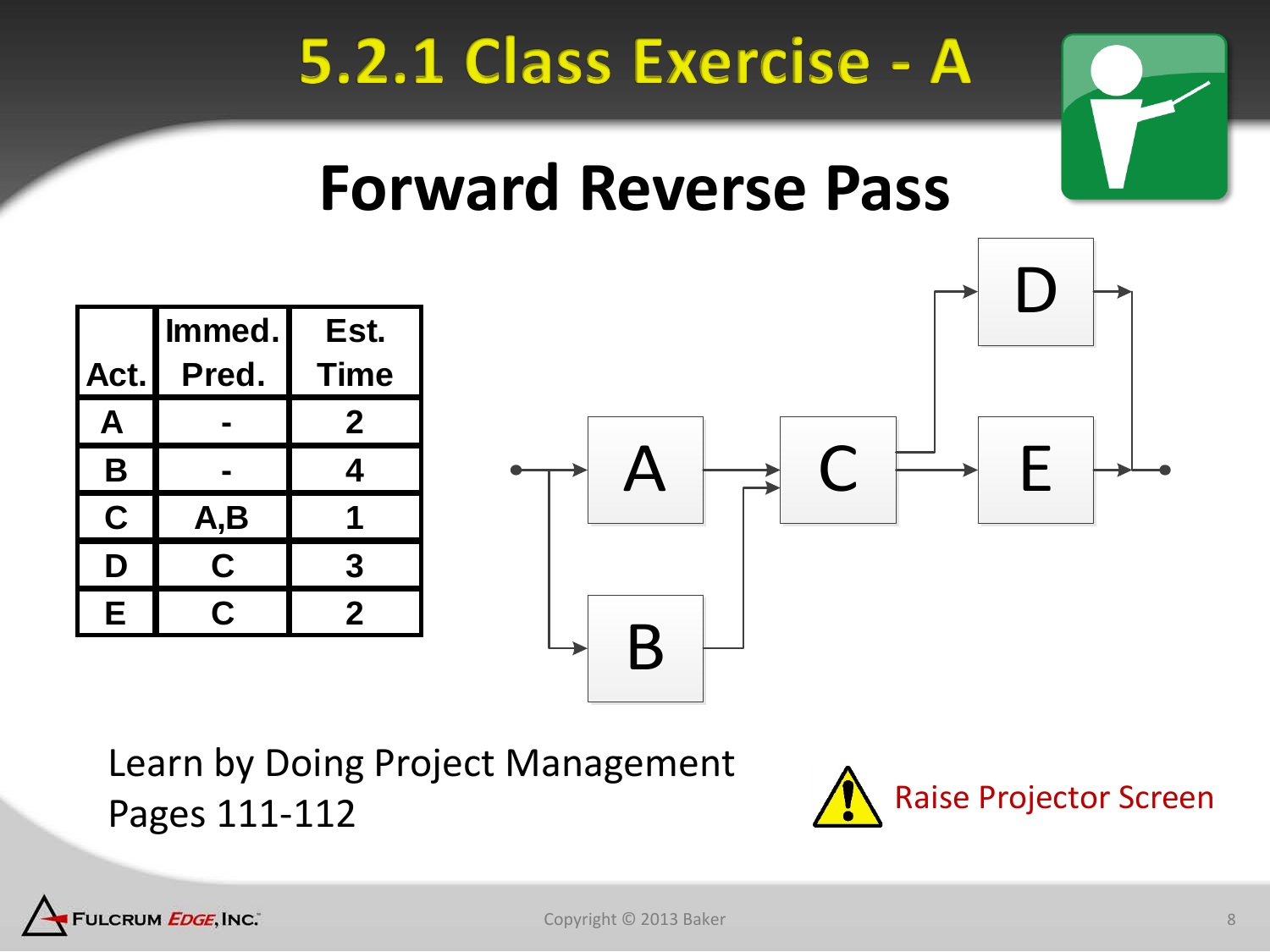

#### **Forward Reverse Pass**

|             | Immed.         | Est.         | <b>Earliest</b> Latest |  |                    |  |              | <b>Critical</b> |
|-------------|----------------|--------------|------------------------|--|--------------------|--|--------------|-----------------|
| Act.        | Pred.          | <b>Time</b>  |                        |  | <b>ES EFILS LF</b> |  | <b>Float</b> | <b>Path</b>     |
| $\mathbf A$ | $\blacksquare$ | 2            |                        |  |                    |  |              |                 |
| B           |                |              |                        |  |                    |  |              |                 |
| $\mathbf C$ | A,B            |              |                        |  |                    |  |              |                 |
| D           | C              | $\mathbf{3}$ |                        |  |                    |  |              |                 |
| E.          |                |              |                        |  |                    |  |              |                 |

Learn by Doing Project Management Pages 111-112 Pages 111-112



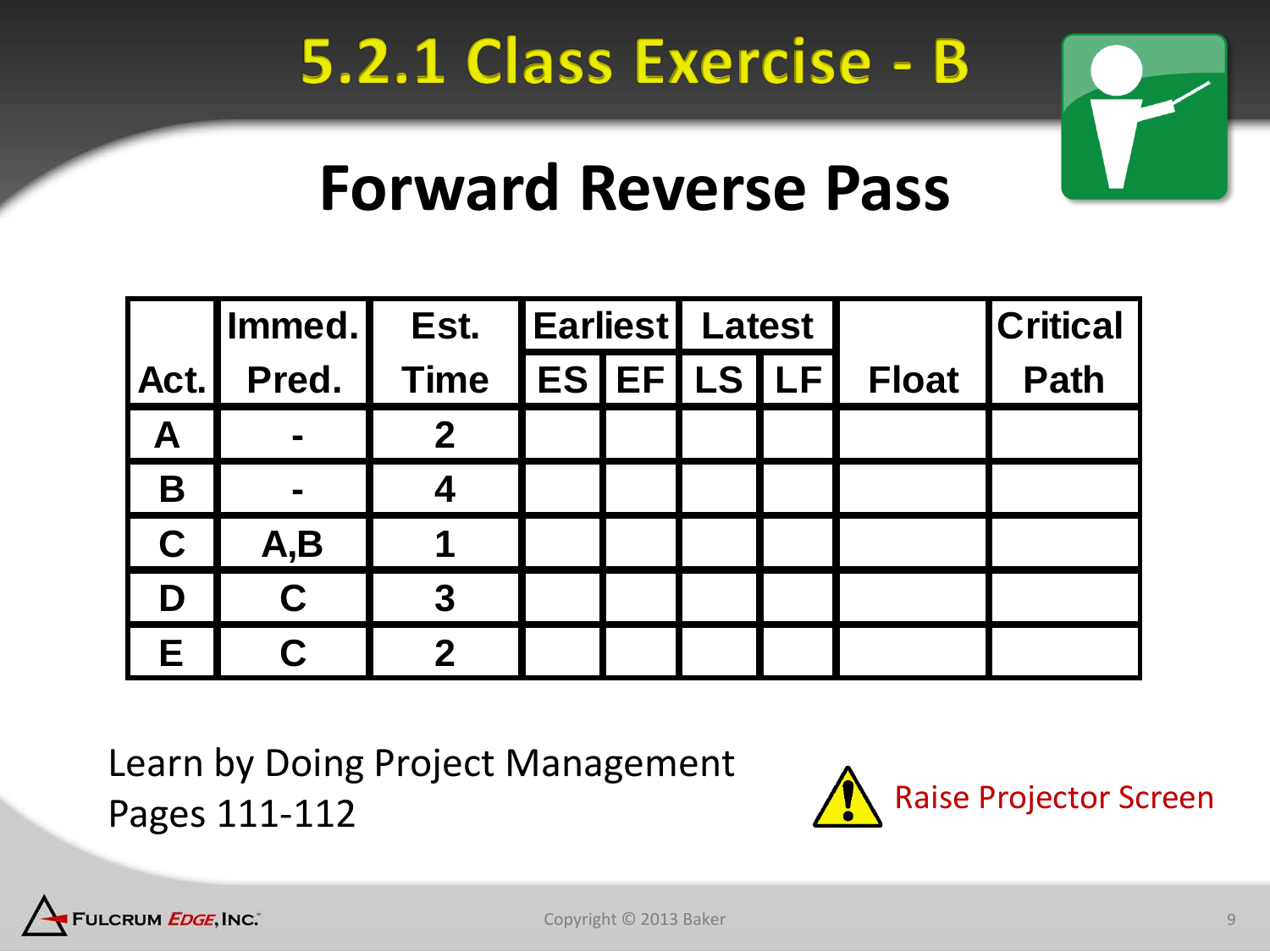#### 5.2.2 Team Exercise



# **Critical Path**

#### Learn by Doing Project Management Pages 113-116



Copyright © 2013 Baker